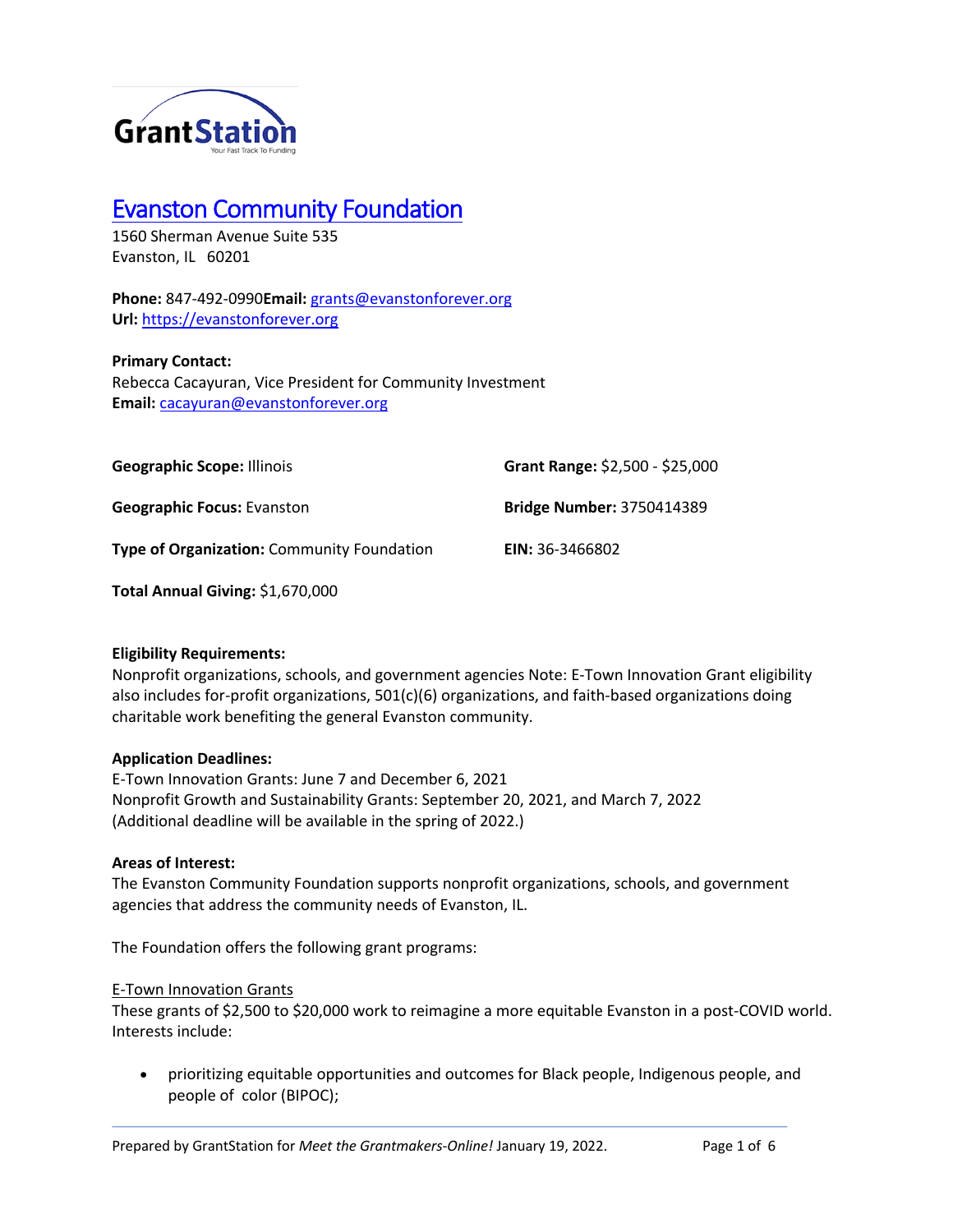- supporting organizations working together to solve community challenges and change systems;
- embracing creative solutions that address community needs in ways that are more effective, equitable, or sustainable than standard approaches.

Collaborative efforts are encouraged.

## Nonprofit Growth and Sustainability Grants

These grants of up to \$25,000 are focused on organizational capacity and sustainability. Grants are made for capacity building (including technology upgrades, collaborations and mergers, and racial equity training and assessments) and operating support.

## **Application Procedures:**

Application guidelines are available on the Foundation's website. Applications must be submitted online.

## **Annual Report:**

https://evanstonforever.org/about/document-library/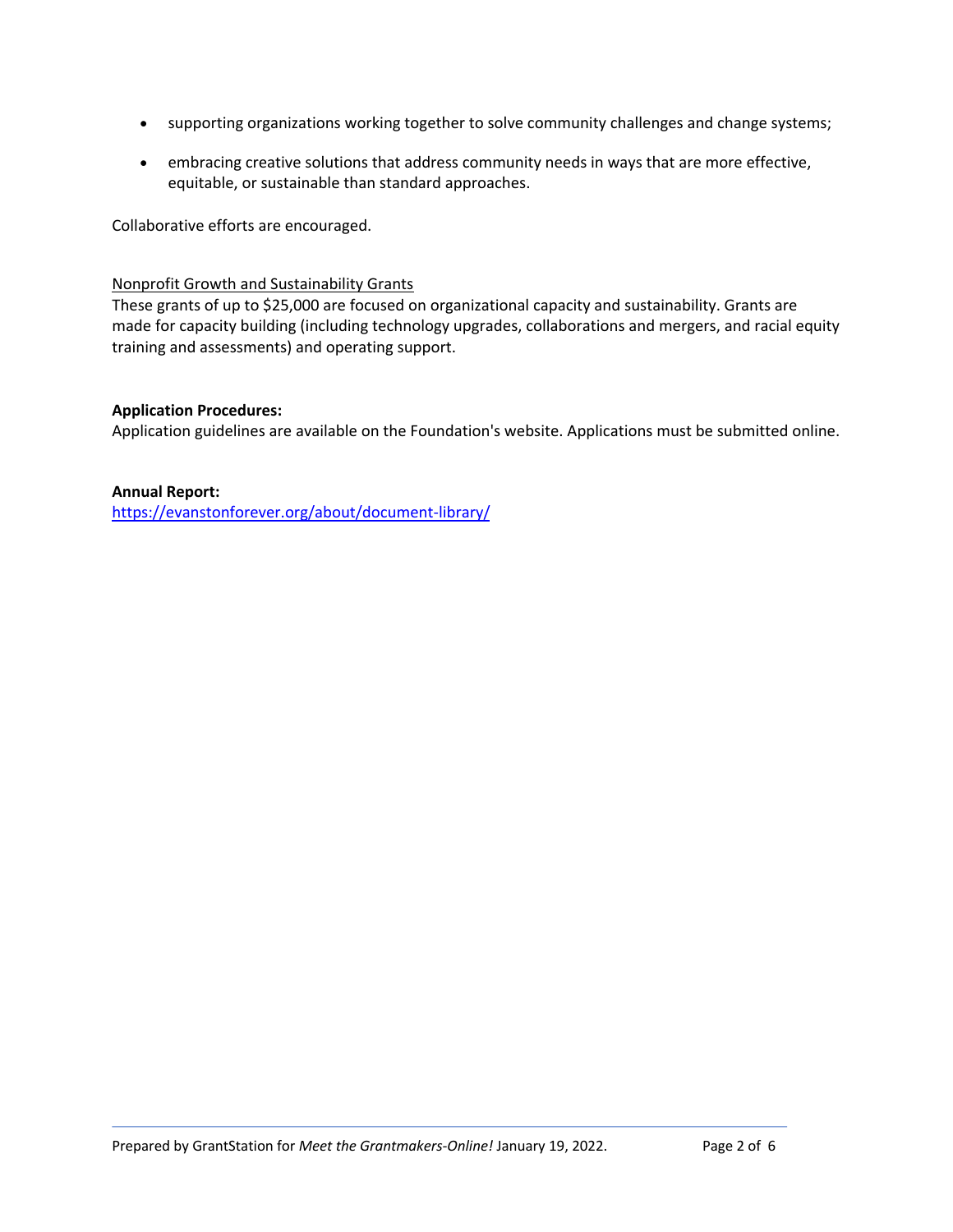

## Zilber Family Foundation

710 North Plankinton Avenue Suite 800 Milwaukee, WI 53203

**Phone:** 414-274-2447 **Email:** info@zilberfamilyfoundation.org **Url:** http://www.zilberfamilyfoundation.org/grant-seekers.html

**Primary Contact:** Lianna Bishop, Grants Manager and Special Assistant **Email:** lianna.bishop@zilberfamilyfoundation.org

#### **Geographic Scope:** Wisconsin, Hawaii

## **Geographic Focus:**

The city of Milwaukee, particularly the neighborhoods of Clarke Square, Layton Boulevard West, and Lindsay Heights; the island of Oahu, Hawaii.

**Type of Organization:** Foundation, Fund, or Trust

**Bridge Number:** 4310575421

**EIN:** 39-6077241

**Eligibility Requirements:** Nonprofit organizations

**Application Deadlines:** Letters of inquiry are considered on a rolling basis.

## **Areas of Interest:**

The Zilber Family Foundation is dedicated to enhancing the well-being of individuals, families, and neighborhoods, with a primary emphasis on the city of Milwaukee, WI.

The Zilber Neighborhood Initiative supports coordinated, place-based efforts to improve the quality of life in three Milwaukee neighborhoods: Clarke Square, Layton Boulevard West, and Lindsay Heights. Lead agencies in each neighborhood convene residents and local leaders in the design and implementation of neighborhood improvement strategies.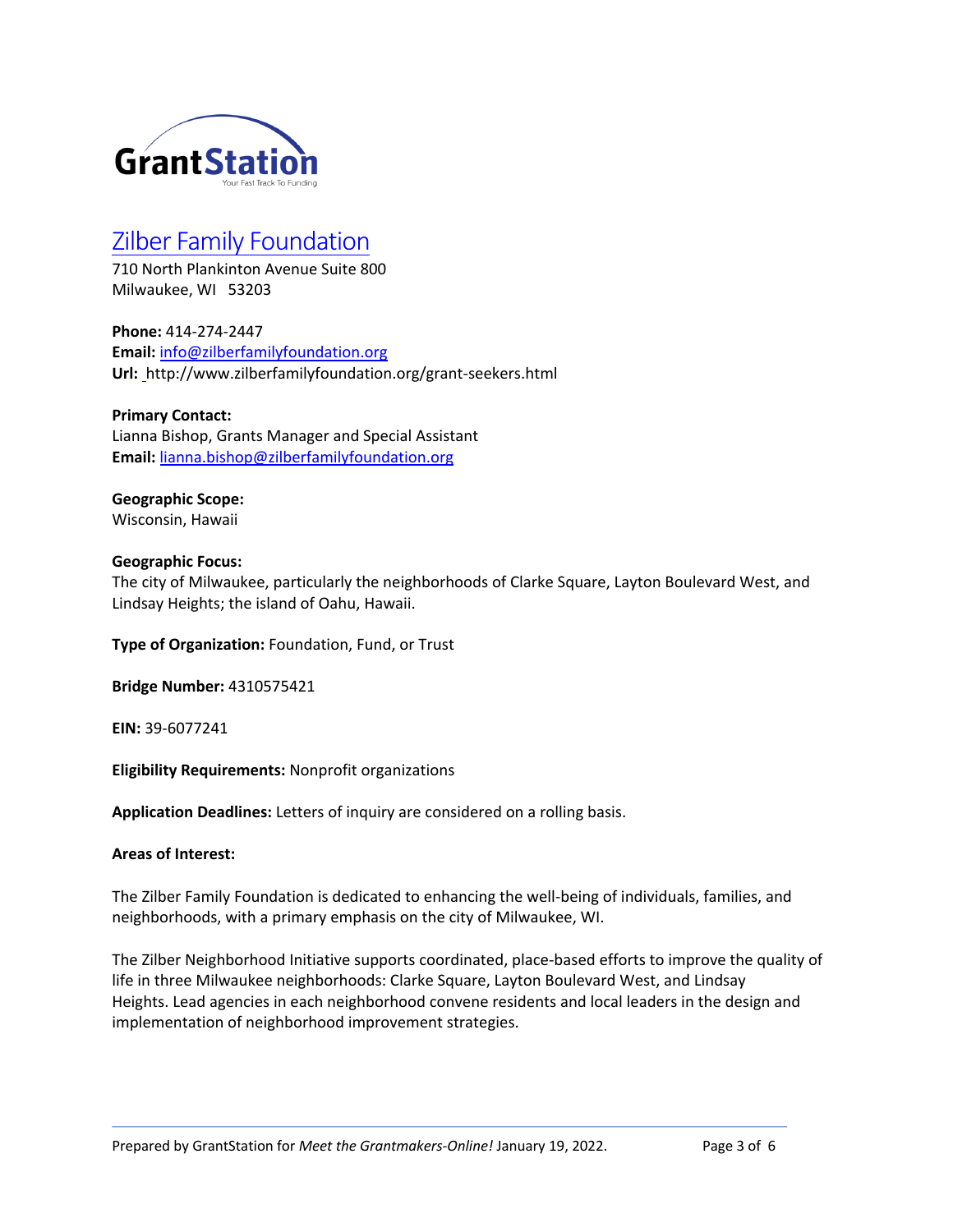Grants target quality, affordable housing and community economic development projects and programs where there is alignment with resident and community priorities, capacity to drive measurable change, and opportunity to scale solutions.

#### Housing

Support is provided to organizations focused on:

- providing access to secure homeownership;
- improving property conditions; and,
- preserving affordable rental housing.

#### Economic Development

Support is provided to organizations focused on:

- expanding financial education and skill building;
- improving commercial corridors; and,
- supporting small business development.

Note: The Foundation also supports nonprofit organizations in Hawaii and Legacy Programs in Milwaukee. Funding requests for these grantmaking programs are currently considered by invitation only.

#### **Application Procedures:**

Letter of inquiry guidelines are available on the Foundation's website. Letters of inquiry must be submitted online.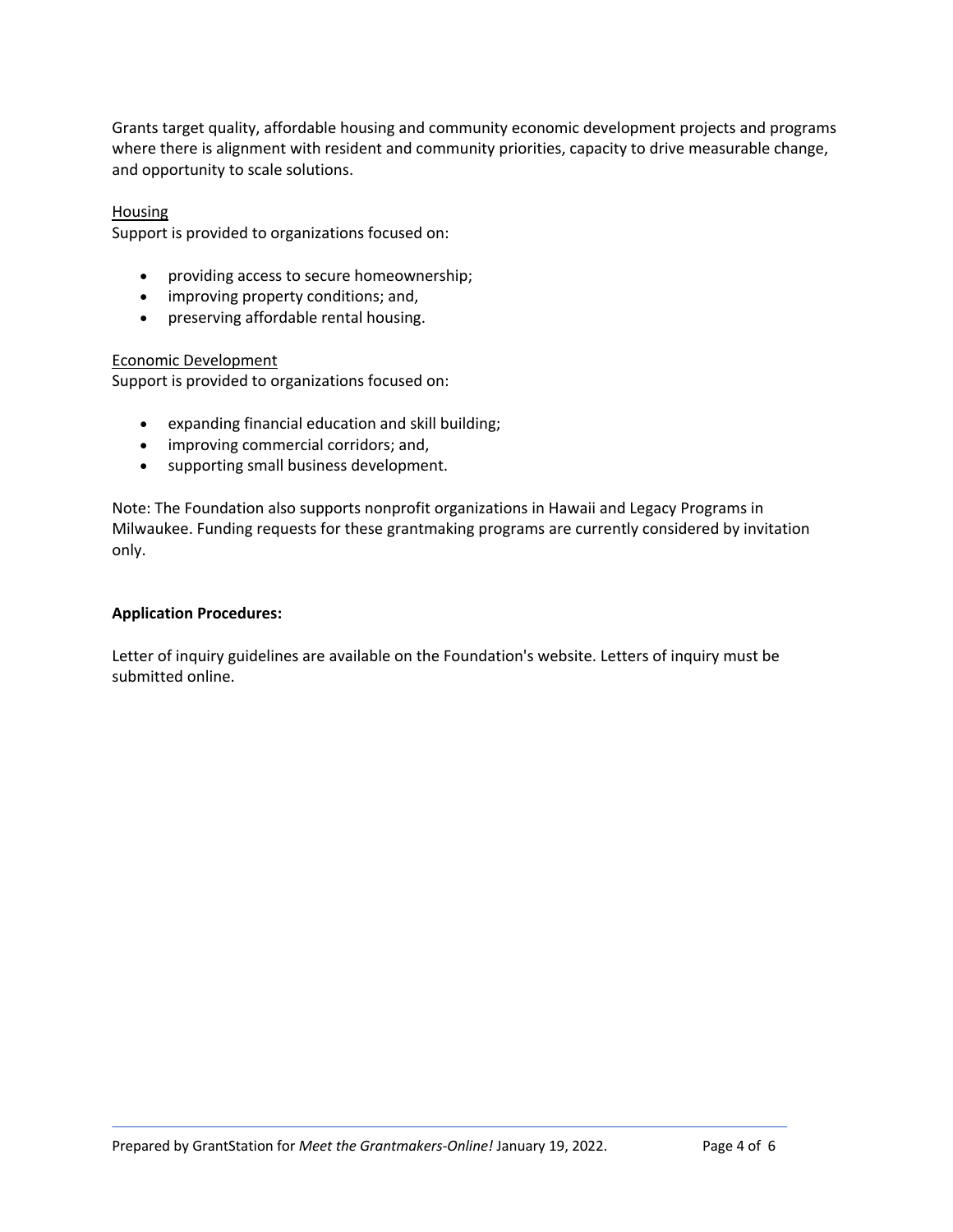

# Oregon Wildlife Foundation

901 SE Oak Street Suite 103 Portland, OR 97214

**Phone:** 503-255-6059 **Email:** info@myowf.org **Url:** https://www.myowf.org/

**Primary Contact:** Tim Greseth, Executive Director Email: tim@myowf.org

**Geographic Scope:** Oregon

**Type of Organization:** Foundation, Fund, or Trust

**Grant Details:** A typical funding award is \$5,000 or less.

**EIN:** 93-0797904

#### **Eligibility Requirements:**

Nonprofit organizations, volunteer groups with a fiscal sponsor, qualified individuals, and the Oregon Department of Fish and Wildlife

#### **Application Deadlines:**

Requests are reviewed four times per year. Visit the Foundation's website for current deadline dates.

#### **Areas of Interest:**

The Oregon Wildlife Foundation is dedicated to conserving fish, wildlife, and the natural habitat that makes Oregon so special.

The Foundation offer small grant awards to nonprofit organizations, volunteer groups with a fiscal sponsor, qualified individuals, and the Oregon Department of Fish and Wildlife for projects that fall within the following areas:

- fish and/or wildlife habitat restoration;
- public access preservation, restoration, or improvement;
- natural resource or outdoor education;
- invasive species removal or control; and,
- studies that support improved fish/wildlife management.